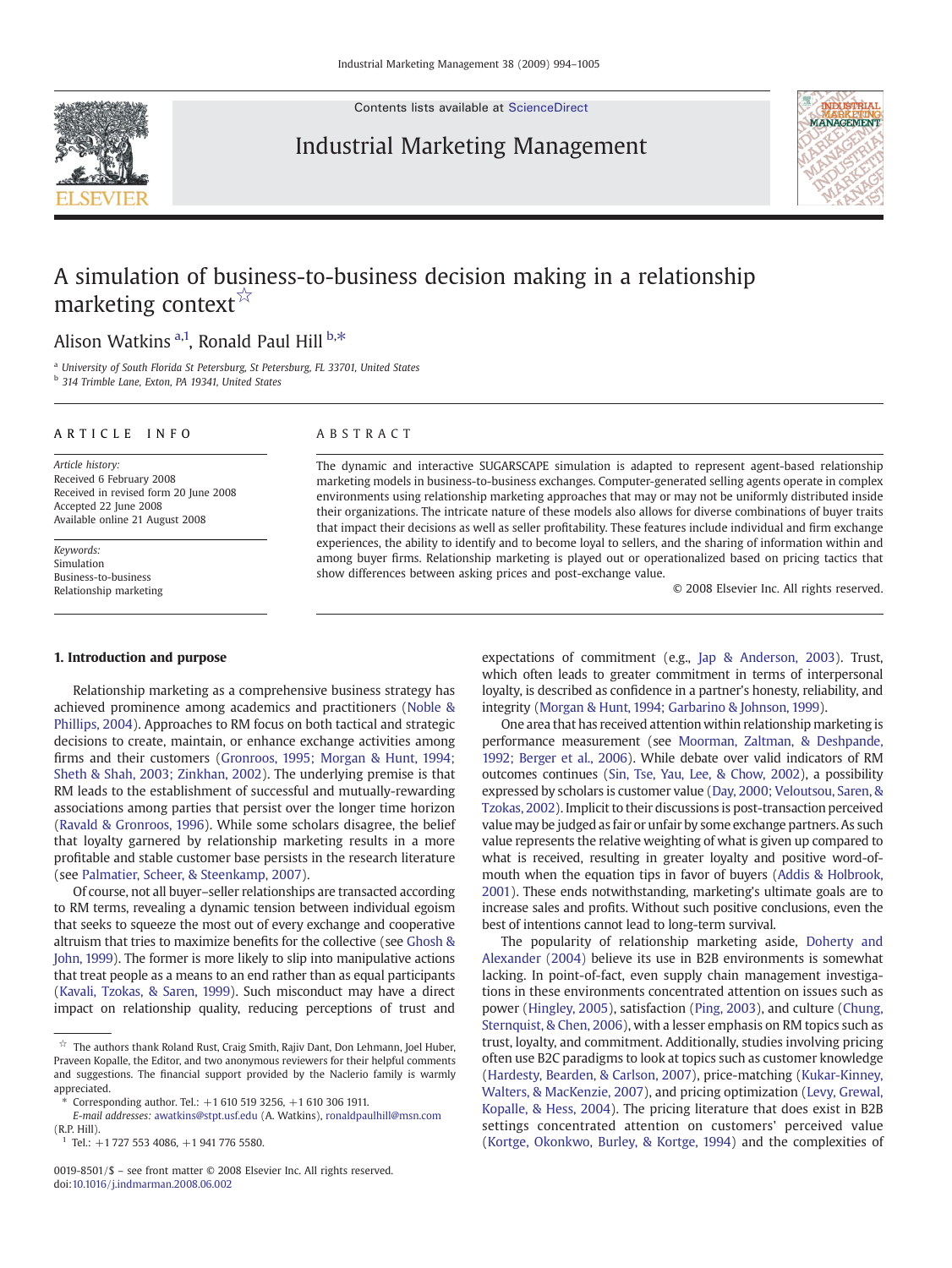such strategies in global markets ([Bolton & Myers, 2003\)](#page--1-0). The next subsection extends our understanding of B2B pricing and provides a research rationale.

#### 1.1. Orientation and objectives

Previous research has used [Fiske \(1991\)](#page--1-0) as the basis for understanding and evaluating such buyer–seller relationships ([Hill &](#page--1-0) [Watkins, 2007](#page--1-0)). The models presented are communal sharing, equality matching, and market pricing. Communal sharing involves intimate linkages characterized by a common identity and purpose among partners. Interactions are embodied by trust based on consistent acts of generosity. Equality matching provides a middle ground whereby individuals are regarded as separate entities that seek to accomplish idiosyncratic goals and objectives. People are opportunistic in that they search for rewards or avoid punishments in order to maximize their particular situations (see [Klein, 2003\)](#page--1-0). Market pricing is the opposite end since persons on the other side of transactions are nothing more than commodities and means to economic ends. Individuals act in adversarial ways and seek to extract the maximum gain while minimizing what they must provide in an egoistic fashion [\(Kurland, 1995](#page--1-0)).

[Hill and Watkins \(2007\)](#page--1-0) used this framework to study the impact of different moral philosophies of selling agents in a business-tobusiness setting on firm and industry sales. Once again, the extreme points are communal sharing and market pricing, captured for the purposes of their research as true altruists and true egoists respectively. The midpoint is equality matching with the opportunistic label tit-fortats, along with hybrids that bisect the gap between prototypes and the middle ground of realistic altruists and realistic egoists. Employing the simulation Iterative Prisoner's Dilemma, situations were created with variations in morality, payoffs, and decision-making heuristics.

Findings demonstrate the long-term benefits of altruism over egoism as a moral imperative on simulated financial performance. For example, companies made up of altruists earned significantly more income than companies containing egoists. This conclusion is corroborated by results using multiple moral philosophies where individual approaches were allowed to change over time. These findings show that economic success declined in perfect order from the most altruistic marketers (i.e., true altruists) to the least altruistic marketers (i.e., true egoists). Finally, sensitivity analyses involving payoffs and decision-making heuristics reveal that these outcomes are robust except under extraordinary circumstances that over-reward egoistic behavior relative to altruism or hide selfishness from marketing partners for an extended and unacceptable length of time.

With this background in mind, the current study expands application of this developing paradigm to the impact of relationship marketing orientation on individual as well as company sales success in business-to-business contexts. Using the close connection between relationship marketing and ethical behavior proposed by [Murphy,](#page--1-0) [Laczniak, and Wood \(2007\),](#page--1-0) selling agents are described according to their RM approaches as altruistic, opportunistic, or egoistic. From an operational point-of-view, altruistic agents seek to establish associations that involve transactions of consistent value. In contrast, egoistic agents look to gain as much as possible from exchanges without regard for the long-term interests of buyers. Opportunistic agents are in between these extremes, and they sometimes present buyers with valuable offerings yet at other times act in self-serving ways without notice or provocation.

There are a number of potential contexts in which relationship marketing may play an important role within business-to-business exchanges, but the oft neglected area of pricing is well suited to the task necessary for the conduct of this research ([Xia, Monroe, & Cox,](#page--1-0) [2004](#page--1-0)). Seller's pricing strategies present conditions under which buyers are able to evaluate transaction quality, leading to subjective determinations of preference, trust, and (eventually) commitment. Such evaluations are the result of comparisons to external standards or internal norms as a basis for judgments [\(Rallapalli, Vitell, &](#page--1-0) [Szeinbech, 2000](#page--1-0)). Given the literature review provided, our research purpose is to examine a variety of the most important relationship marketing variables in a business-to-business context and on both sides of the exchange equation to determine their impact upon individual and company financial performance.

One method for the study of relationship marketing and its associated variables includes various forms of simulation. Typical uses include modeling existing situations that represent important constructs such as satisfaction and perceptions of quality (see [Bolton,](#page--1-0) [Lemon, & Verhoef, 2008\)](#page--1-0). For instance, [Ouwersloot, Lemmink, and de](#page--1-0) [Ruyter \(2004\)](#page--1-0) utilized a standard simulation routine to assess customer relationships during managerial decision making under uncertainty. While such approaches to knowledge creation are important and valid, they rarely allow for the manipulation of key variables to determine their relative impact on sales and other measures of success. Thus, our approach is similar to [Hill and Watkins](#page--1-0) [\(2007\)](#page--1-0) in that RM dimensions are determined according to relevant contexts from the marketing literature but evolve and change in ways that are of significance to this project.

The next section describes the research method, which involves a considerably more robust simulation of business-to-business exchanges than earlier investigations. In this new environment, buying agents look for selling agents to interact with based on their previous experiences and/or word-of-mouth. This knowledge is accumulated over time and reflects tolerance for variation in price offerings relative to actual delivered value. Analysis and results follow this discussion, comprised of simulation runs of the SUGARSCAPE model of artificial societies that show the comparative success of sellers and their firms under distinct RM conditions. The close examines the importance of results to the understanding of buyer– seller interactions, with an emphasis on RM theory, practice, and research.

### 2. Modeling RM behavior in B2B exchange relationships

This work employs an agent-based model of relationship marketing (ABRM) rooted in the existing body of research on social simulation (see [van der Zee & van der Vorst, 2005](#page--1-0) for an excellent review of B2B simulation models). One of the best known is SUGARSCAPE [\(Epstein & Axtell, 1996](#page--1-0)), which is designed to examine agent behavior in artificial societies. The key to this model is its use of a unique bottom-up approach to create dynamic and interactive environments that operate according to simple yet instrumental rules. Such models are explicitly intended to test hypothetical situations rather than represent or mimic real-world systems, but with advantages of quantitative models and their subsequent analysis potential. In this situation, the most important ingredient is the ability to simulate exchange behavior using RM constructs described earlier.

[Epstein and Axtell \(1996\)](#page--1-0) used SUGARSCAPE technology to build historical models of civilization in order to understand their effects on the evolution of various social phenomena. Their original and seminal research has been revised and extended in a variety ways. For example, this framework has been employed to model communication and cooperation within animal societies ([Buzing, Eiber, & Schut,](#page--1-0) [2003](#page--1-0)), to estimate the effects of taxation on evolution [\(Bäck,](#page--1-0) [Vermeulen, & Eiben, 2002\)](#page--1-0), and to study an assortment of cooperative behaviors among agents (see [Nishizaki, Sakawa, & Katagiri, 2004\)](#page--1-0). In each case, agents associate and/or cooperate under conditions reflective of complex topics like resource availability, migration, and trade, emphasizing their impact on individuals and their collectives much like the intent and purpose of RM transactions.

Thus, our ABRM model employs basic guidelines established by previous users of SUGARSCAPE in that agents operate within an